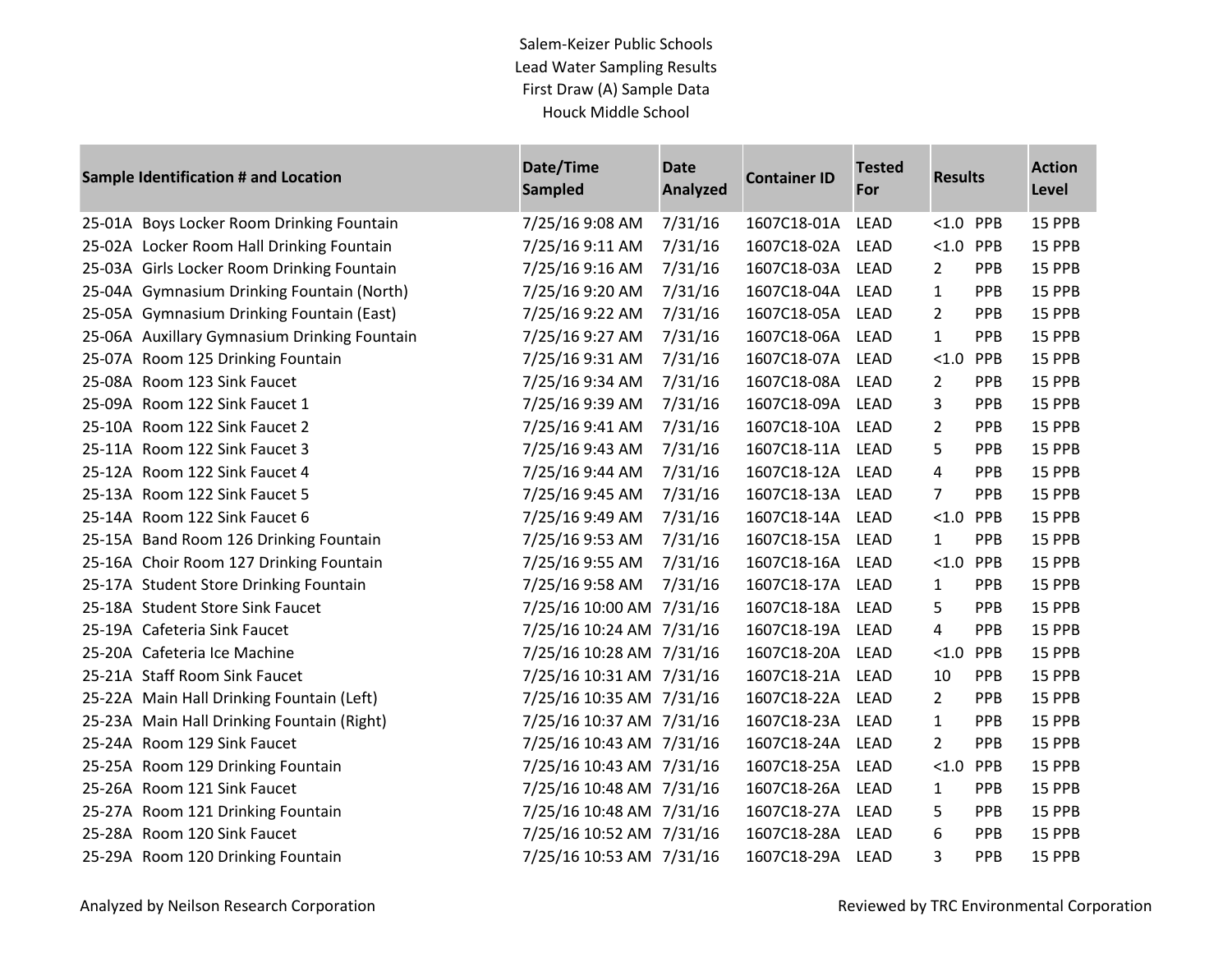| 25-30A Main Office Sink Faucet                    | 7/25/16 10:57 AM 7/31/16 | 1607C18-30A      | LEAD        | 2              | PPB        | 15 PPB |
|---------------------------------------------------|--------------------------|------------------|-------------|----------------|------------|--------|
| 25-31A Health Room Sink Faucet                    | 7/25/16 10:59 AM 7/31/16 | 1607C18-31A LEAD |             | $\overline{2}$ | <b>PPB</b> | 15 PPB |
| 25-32A Conference Room Sink Faucet                | 7/25/16 11:03 AM 7/31/16 | 1607C18-32A      | <b>LEAD</b> | 5              | PPB        | 15 PPB |
| 25-33A Teachers Library Sink Faucet               | 7/25/16 11:08 AM 7/31/16 | 1607C18-33A LEAD |             | 8              | PPB        | 15 PPB |
| 25-34A Media Center Work Room Sink Faucet         | 7/25/16 11:10 AM 7/31/16 | 1607C18-34A LEAD |             | $\overline{2}$ | PPB        | 15 PPB |
| 25-35A Registrar Office Sink Faucet               | 7/25/16 11:16 AM 7/31/16 | 1607C18-35A LEAD |             | $\overline{2}$ | PPB        | 15 PPB |
| 25-36A Room 117 Sink Faucet                       | 7/25/16 11:18 AM 7/31/16 | 1607C18-36A LEAD |             | 3              | PPB        | 15 PPB |
| 25-37A Room 117 Drinking Fountain                 | 7/25/16 11:50 AM 7/31/16 | 1607C18-37A LEAD |             | $< 1.0$ PPB    |            | 15 PPB |
| 25-38A Room 118 Sink Faucet                       | 7/25/16 11:53 AM 7/31/16 | 1607C18-38A      | <b>LEAD</b> | $\overline{2}$ | PPB        | 15 PPB |
| 25-39A Room 118 Drinking Fountain                 | 7/25/16 11:53 AM 7/31/16 | 1607C18-39A LEAD |             | < 1.0          | PPB        | 15 PPB |
| 25-40A Room 101 Sink Faucet                       | 7/25/16 11:58 AM 7/31/16 | 1607C18-40A      | LEAD        | 7              | PPB        | 15 PPB |
| 25-41A Room 116 Sink Faucet                       | 7/25/16 11:59 AM 7/31/16 | 1607C18-41A      | <b>LEAD</b> | 3              | PPB        | 15 PPB |
| 25-42A Room 110 Sink Faucet                       | 7/25/16 12:03 PM 7/31/16 | 1607C18-42A LEAD |             | 6              | PPB        | 15 PPB |
| 25-43A Room 110 Drinking Fountain                 | 7/25/16 12:03 PM 7/31/16 | 1607C18-43A      | LEAD        | $\overline{2}$ | PPB        | 15 PPB |
| 25-44A Room 111 Sink Faucet                       | 7/25/16 12:12 PM 7/31/16 | 1607C18-44A      | LEAD        | $\overline{2}$ | <b>PPB</b> | 15 PPB |
| 25-45A Room 111 Drinking Fountain                 | 7/25/16 12:13 PM 7/31/16 | 1607C18-45A LEAD |             | 1              | PPB        | 15 PPB |
| 25-46A Room 115 Sink Faucet                       | 7/25/16 12:16 PM 7/31/16 | 1607C18-46A      | LEAD        | 6              | PPB        | 15 PPB |
| 25-47A Room 115 Drinking Fountain                 | 7/25/16 12:16 PM 7/31/16 | 1607C18-47A LEAD |             | $\overline{2}$ | PPB        | 15 PPB |
| 25-48A Science Lab Hall Drinking Fountain (Left)  | 7/25/16 12:19 PM 7/31/16 | 1607C18-48A      | LEAD        | $< 1.0$ PPB    |            | 15 PPB |
| 25-49A Science Lab Hall Drinking Fountain (Right) | 7/25/16 12:20 PM 7/31/16 | 1607C18-49A      | <b>LEAD</b> | $\mathbf{1}$   | PPB        | 15 PPB |
| 25-50A Room 109 Sink Faucet                       | 7/25/16 12:24 PM 7/31/16 | 1607C18-50A LEAD |             | 3              | PPB        | 15 PPB |
| 25-51A Room 109 Drinking Fountain                 | 7/25/16 12:25 PM 7/31/16 | 1607C18-51A      | <b>LEAD</b> | $\overline{2}$ | PPB        | 15 PPB |
| 25-52A Room 108 Sink Faucet                       | 7/25/16 12:41 PM 7/31/16 | 1607C18-52A      | LEAD        | 5              | PPB        | 15 PPB |
| 25-53A Room 108 Drinking Fountain                 | 7/25/16 12:41 PM 7/31/16 | 1607C18-53A LEAD |             | 3              | PPB        | 15 PPB |
| 25-54A Room 103 Sink Faucet                       | 7/25/16 12:45 PM 7/31/16 | 1607C18-54A      | LEAD        | 4              | <b>PPB</b> | 15 PPB |
| 25-55A Room 103 Drinking Fountain                 | 7/25/16 12:45 PM 7/31/16 | 1607C18-55A      | <b>LEAD</b> | 3              | PPB        | 15 PPB |
| 25-56A Room 104 Sink Faucet                       | 7/25/16 12:48 PM 7/31/16 | 1607C18-56A      | <b>LEAD</b> | 4              | PPB        | 15 PPB |
| 25-57A Room 104 Drinking Fountain                 | 7/25/16 12:48 PM 7/31/16 | 1607C18-57A LEAD |             | 3              | PPB        | 15 PPB |
| 25-58A Room 105 Sink Faucet                       | 7/25/16 12:52 PM 7/31/16 | 1607C18-58A      | LEAD        | 4              | PPB        | 15 PPB |
| 25-59A Room 105 Drinking Fountain                 | 7/25/16 12:52 PM 7/31/16 | 1607C18-59A LEAD |             | $\overline{2}$ | PPB        | 15 PPB |
| 25-60A B Wing Hall Drinking Fountain              | 7/25/16 12:56 PM 7/31/16 | 1607C18-60A      | LEAD        | $< 1.0$ PPB    |            | 15 PPB |
| 25-61A B Wing Hall Fountain                       | 7/25/16 12:57 PM 7/31/16 | 1607C18-61A LEAD |             | $< 1.0$ PPB    |            | 15 PPB |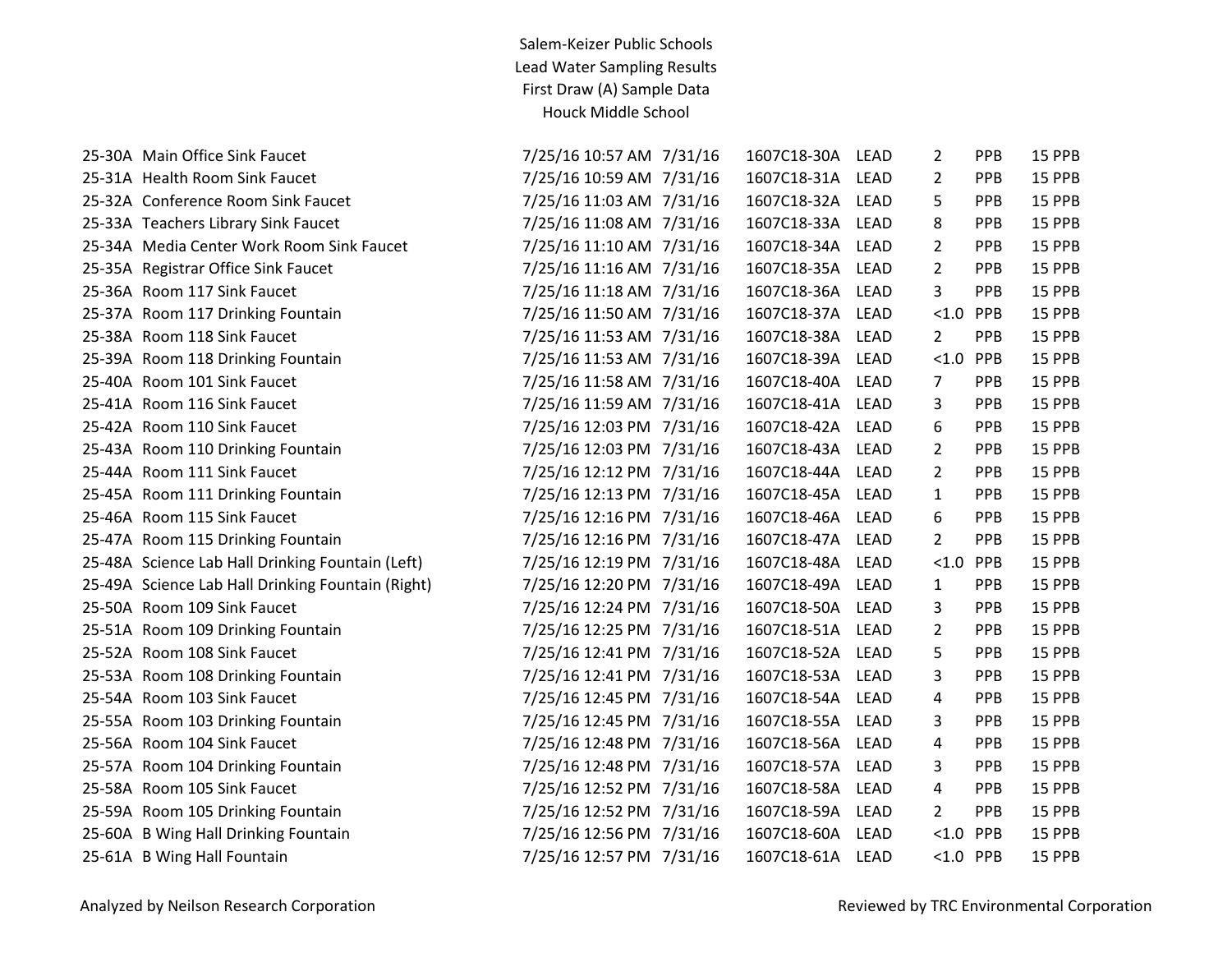| 25-62A Room 106 Sink Faucet                          | 7/25/16 1:01 PM | 7/31/16 | 1607C18-62A | <b>LEAD</b> | 4              | PPB        | 15 PPB |
|------------------------------------------------------|-----------------|---------|-------------|-------------|----------------|------------|--------|
| 25-63A Room 106 Drinking Fountain                    | 7/25/16 1:01 PM | 7/31/16 | 1607C18-63A | <b>LEAD</b> | 2              | PPB        | 15 PPB |
| 25-64A Room 107 Sink Faucet                          | 7/25/16 1:05 PM | 7/31/16 | 1607C18-64A | <b>LEAD</b> | 3              | PPB        | 15 PPB |
| 25-65A Room 107 Drinking Fountain                    | 7/25/16 1:05 PM | 7/31/16 | 1607C18-65A | <b>LEAD</b> | 3              | PPB        | 15 PPB |
| 25-66A Room 207 Sink Faucet                          | 7/25/16 2:14 PM | 7/31/16 | 1607C18-66A | <b>LEAD</b> | 4              | <b>PPB</b> | 15 PPB |
| 25-67A Room 207 Drinking Fountain                    | 7/25/16 2:14 PM | 7/31/16 | 1607C18-67A | <b>LEAD</b> | 4              | PPB        | 15 PPB |
| 25-68A Room 206 Sink Faucet                          | 7/25/16 2:16 PM | 7/31/16 | 1607C18-68A | <b>LEAD</b> | 4              | PPB        | 15 PPB |
| 25-69A Room 206 Drinking Fountain                    | 7/25/16 2:16 PM | 7/31/16 | 1607C18-69A | <b>LEAD</b> | $\mathbf{1}$   | PPB        | 15 PPB |
| 25-70A 2nd Floor East Hall Drinking Fountain (Left)  | 7/25/16 2:20 PM | 7/31/16 | 1607C18-70A | <b>LEAD</b> | < 1.0          | PPB        | 15 PPB |
| 25-71A 2nd Floor East Hall Drinking Fountain (Right) | 7/25/16 2:21 PM | 7/31/16 | 1607C18-71A | <b>LEAD</b> | $< 1.0$ PPB    |            | 15 PPB |
| 25-72A Room 205 Sink Faucet                          | 7/25/16 2:27 PM | 7/31/16 | 1607C18-72A | <b>LEAD</b> | 6              | PPB        | 15 PPB |
| 25-73A Room 205 Drinking Fountain                    | 7/25/16 2:27 PM | 7/31/16 | 1607C18-73A | LEAD        | 3              | PPB        | 15 PPB |
| 25-74A Room 204 Sink Faucet                          | 7/25/16 2:29 PM | 7/31/16 | 1607C18-74A | <b>LEAD</b> | 6              | PPB        | 15 PPB |
| 25-75A Room 204 Drinking Fountain                    | 7/25/16 2:29 PM | 7/31/16 | 1607C18-75A | <b>LEAD</b> | $\overline{2}$ | PPB        | 15 PPB |
| 25-76A Room 203 Sink Faucet                          | 7/25/16 2:32 PM | 7/31/16 | 1607C18-76A | <b>LEAD</b> | 5              | PPB        | 15 PPB |
| 25-77A Room 203 Drinking Fountain                    | 7/25/16 2:32 PM | 7/31/16 | 1607C18-77A | <b>LEAD</b> | 3              | PPB        | 15 PPB |
| 25-78A Room 208 Sink Faucet                          | 7/25/16 2:36 PM | 7/31/16 | 1607C18-78A | <b>LEAD</b> | 6              | PPB        | 15 PPB |
| 25-79A Room 208 Drinking Fountain                    | 7/25/16 2:36 PM | 7/31/16 | 1607C18-79A | <b>LEAD</b> | 2              | PPB        | 15 PPB |
| 25-80A Room 209 Sink Faucet                          | 7/25/16 2:40 PM | 7/31/16 | 1607C18-80A | <b>LEAD</b> | 5              | PPB        | 15 PPB |
| 25-81A Room 209 Drinking Fountain                    | 7/25/16 2:40 PM | 8/1/16  | 1607C18-81A | <b>LEAD</b> | 3              | PPB        | 15 PPB |
| 25-82A Room 207 Sink Faucet                          | 7/25/16 2:46 PM | 8/1/16  | 1607C18-82A | LEAD        | 6              | PPB        | 15 PPB |
| 25-83A Room 208 Sink Faucet                          | 7/25/16 2:48 PM | 8/1/16  | 1607C18-83A | <b>LEAD</b> | 6              | <b>PPB</b> | 15 PPB |
| 25-84A Room 210 Sink Faucet                          | 7/25/16 2:55 PM | 8/1/16  | 1607C18-84A | <b>LEAD</b> | 6              | PPB        | 15 PPB |
| 25-85A Room 210 Drinking Fountain                    | 7/25/16 2:55 PM | 8/1/16  | 1607C18-85A | <b>LEAD</b> | 3              | PPB        | 15 PPB |
| 25-86A Room 211 Sink Faucet                          | 7/25/16 2:58 PM | 8/1/16  | 1607C18-86A | <b>LEAD</b> | 8              | PPB        | 15 PPB |
| 25-87A Room 211 Drinking Fountain                    | 7/25/16 2:58 PM | 8/1/16  | 1607C18-87A | <b>LEAD</b> | 6              | PPB        | 15 PPB |
| 25-88A Room 216 Sink Faucet                          | 7/25/16 3:02 PM | 8/1/16  | 1607C18-88A | <b>LEAD</b> | 9              | PPB        | 15 PPB |
| 25-89A Room 216 Drinking Fountain                    | 7/25/16 3:02 PM | 8/1/16  | 1607C18-89A | <b>LEAD</b> | 9              | PPB        | 15 PPB |
| 25-90A Room 215 Sink Faucet                          | 7/25/16 3:06 PM | 8/1/16  | 1607C18-90A | <b>LEAD</b> | 4              | PPB        | 15 PPB |
| 25-91A Room 215 Drinking Fountain                    | 7/25/16 3:06 PM | 8/1/16  | 1607C18-91A | <b>LEAD</b> | 4              | PPB        | 15 PPB |
| 25-92A Room 214 Sink Faucet                          | 7/25/16 3:09 PM | 8/1/16  | 1607C18-92A | <b>LEAD</b> | 9              | PPB        | 15 PPB |
| 25-93A Room 214 Drinking Fountain                    | 7/25/16 3:09 PM | 8/1/16  | 1607C18-93A | LEAD        | $\overline{2}$ | PPB        | 15 PPB |
|                                                      |                 |         |             |             |                |            |        |